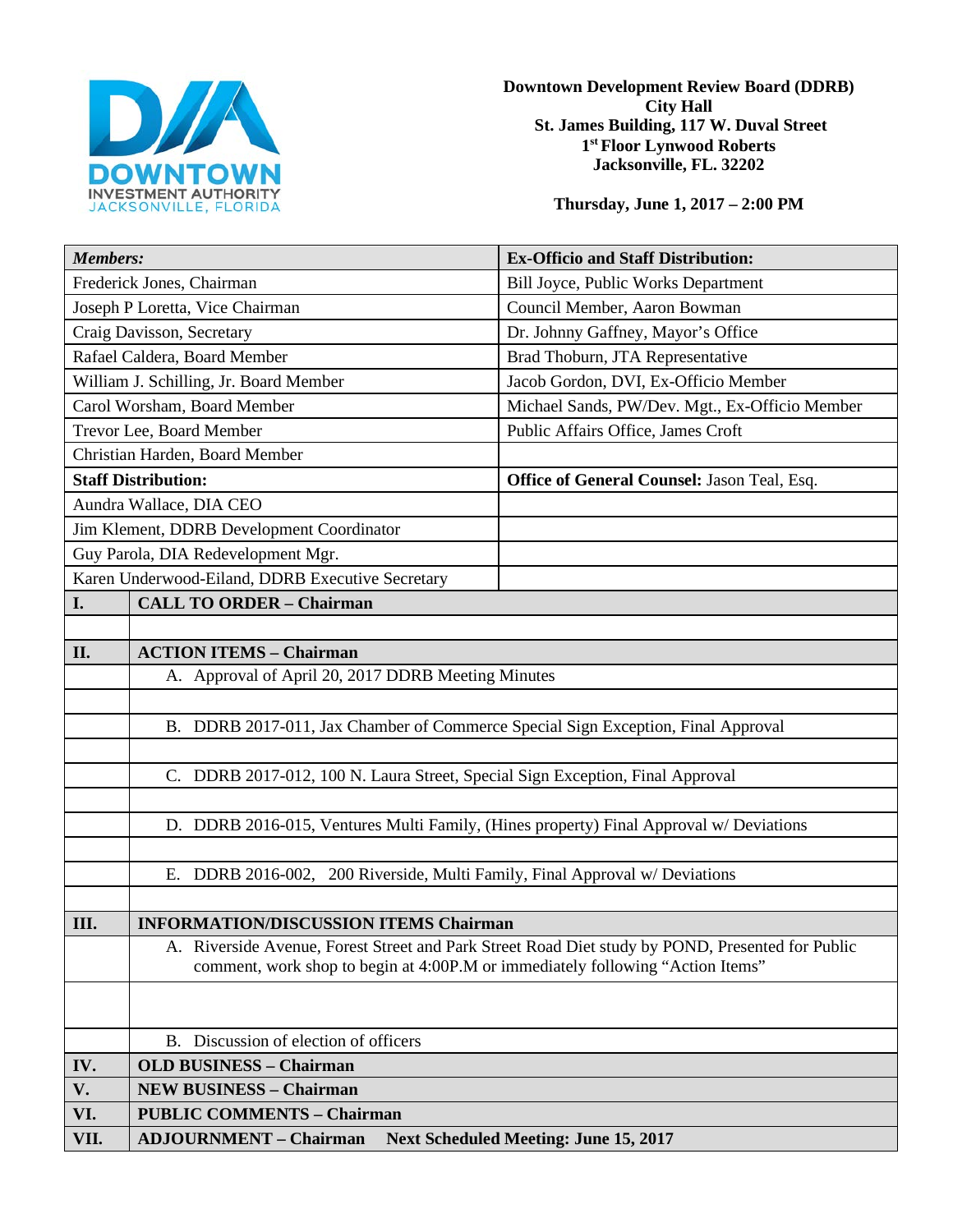

**Downtown Development Review Board (DDRB)**

**City Hall at St. James, 117 W. Duval Street Lynwood Roberts Room, 1st Floor**

*Thursday, June 1, 2017 - 2:00 p.m.*

# *MEETING* **MINUTES**

**Board Members Present:** F. Jones, Chair; J. Loretta Vice Chair; R. Caldera; C. Davisson; C. Harden; T. Lee; and B. Schilling

**Board Members Not Present:** C. Worsham

**DIA Chairman Present:** Jim Bailey

**DIA Staff Present:** Aundra Wallace, CEO; Guy Parola, Redevelopment Manager; Jim Klement, Development Redevelopment Coordinator and Karen Underwood-Eiland Assistant

**Representing Office of City Council:** Council Member Aaron Bowman

**Representing Office of the Mayor:** Dr. Johnny Gaffney

**Representing Office of General Counsel:** Jason Teal

# **I. CALL TO ORDER**

## **Meeting Convened: 2:00 p.m.**

Chairman Jones called the meeting to order at 2:00 p.m. and the members identified themselves for the record.

Chairman Jones asked anyone wishing to speak on a particular project to complete a public speaker card and deliver to Karen. He also reminded Board Members to disclose if they had any ex-parte communication with any of the applicants presenting projects today or conflicts of interest prior to the item being addressed by the Board.

# **II. ACTION ITEMS**

# **A. APPROVAL OF THE MARCH 16, 2017 DDRB MEETING MINUTES**

**A MOTION WAS MADE BY BOARD MEMBER LORETTA AND SECONDED BY BOARD MEMBER LEE APPROVING THE APRIL 20, 2017 DDRB MEETING MINUTES.** 

# **THE MOTION PASSED UNANIMOUSLY 7-0**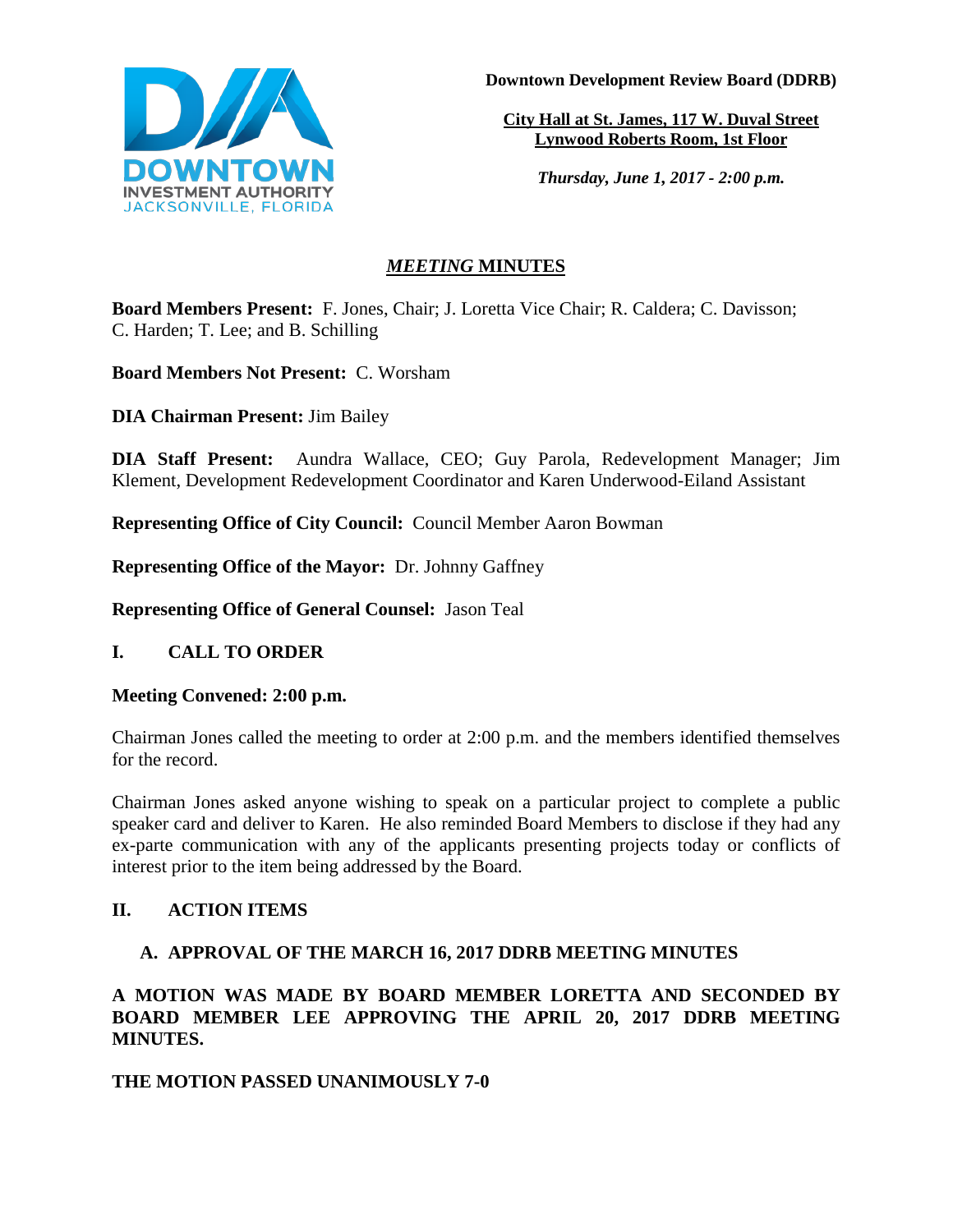Downtown Development Review Board (DDRB) – Regular Meeting Thursday, June 1, 2017 Page 2 of 9

## **B. DDRB APPLICATION 2017-011: JAX CHAMBER OF COMMERCE SPECIAL SIGN EXCEPTION, FINAL APPROVAL**

Jim Klement provided an overview of the project. The applicant is proposing an identification sign for the parking lot facing Bay Street access.

Kelly Varn the applicant was present.

The floor was opened for public comments and then closed due to no public comments.

JAX Chamber came in when the City first adopted some of their parking ordinances and indicated that they wanted to have the availability to do a public parking facility. They will have the allowable parking identification for their facility.

### **A MOTION WAS MADE BY BOARD MEMBER LEE AND SECONDED BY BOARD MEMBER DAVISSON APPROVING DDRB APPLICATION 2017-011, CHAMBER PARKING LOT IDENTIFICATION SIGN, 101 EAST BAY STREET, JACKSONVILLE, FLORIDA FOR FINAL APPROVAL WITH THE FOLLOWING CONDITIONS:**

- **1. One monument sign located at the primary entrance to the Chamber lot accessed from Bay Street:**
	- **(a) Maximum 24 square feet of message area, and**
	- **(b) Maximum 6 square feet of Directory information**
- **2. Monument sign shall be located and designed as shown on Page 1 and 2 of the Application submittal for meeting date of June 1, 2017**

## **THE MOTION PASSED UNANIMOUSLY 7-0-0.**

### **C. DDRB 2017-012: 100 N. LAURA STREET, SPECIAL SIGN EXCEPTION, FINAL APPROVAL MULTIPLE SIGNS.**

Jim Klement reported that the applicant is proposing a master plan and place holders for existing and future sign place holder for multiple first floor signs and projecting signs.

Ryan Richardson, Harbinger Sign presented project to the Board.

The floor was opened for public comments and then closed due to no public comments.

### **A MOTION WAS MADE BY BOARD MEMBER LEE AND SECONDED BY BOARD MEMBER LORETTA APPROVING DDRB 2017-012 FINAL APPROVAL WITH THE FOLLOWING CONDITIONS.**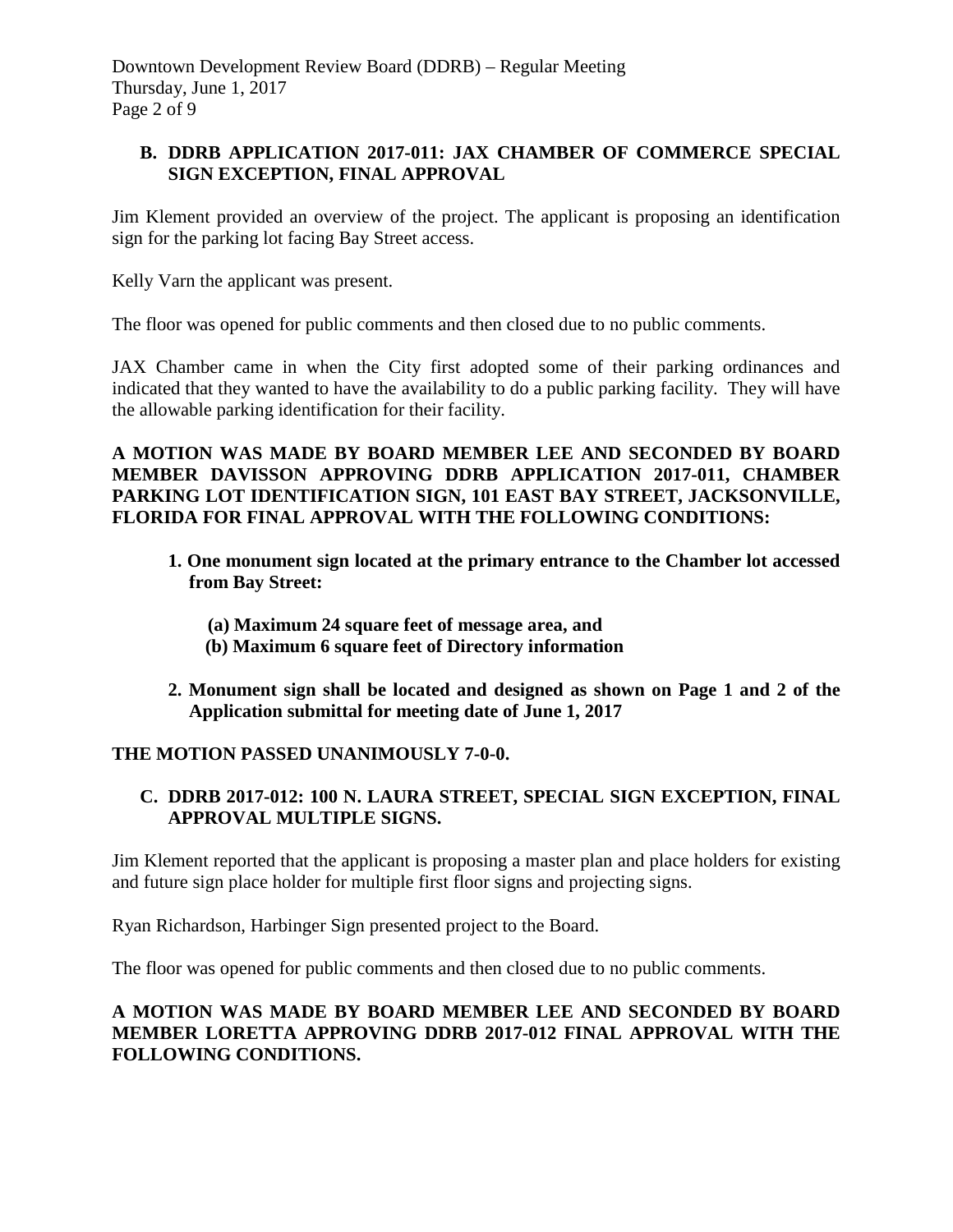Downtown Development Review Board (DDRB) – Regular Meeting Thursday, June 1, 2017 Page 3 of 9

> **1. Sign area will be subject to** *exhibits dated June 1, 2017, DDRB 2017-012, place holder locations*

## **2. Signage facing Forsyth Street to allow up to 160 sq. ft.**

**3. Signage facing Laura Street to allow up to 105 sq. ft.** 

### **THE MOTION PASSED UNANIMOUSLY 7-0-0.**

### **D. DDRB 2016 -015 VENTURES MULTI-FAMILY, FINAL APPROVAL WITH DEVIATIONS.**

Chairman Jones opened the floor for public comments and welcomed CEO Wallace.

Board Member Schilling reported that he had a voting conflict as he represents Baptist Health and will be recusing himself from voting for the particular project.

Board Member Loretta reported Ex-Parte communication with applicant, owner and facilities manager at Baptist.

Board Member Harden reported that he had a voting conflict and will be recusing from voting.

Board Member Davisson reported Ex-Parte Communication.

Chairman Jones had Ex-Parte communication with Mr. Diebenow.

CEO Wallace provided an overview of the DIA with this project. The project was presented to DDRB on October 20, 2016 for conceptual approval. A workshop was developed on November 27, 2016 with the plans presented before DDRB. On January 19, 2017, the project was granted for conceptual approval. Through January 19, 2017 the developer has been finalizing plans and working with the adjoining property owners.

- Finalize a sketch and legal description of the easements for expansion of the Riverwalk
- Undertake a comprehensive traffic analysis.
- The City surveyor reviewed and approved the sketch and legal description as matching
- The traffic analysis was submitted to the City traffic engineer and the Planning Department. Both agencies submitted comments back to the developer and traffic engineer whom resubmitted the traffic analysis with requisite revisions.
- Although waiting formal confirmation letter of acceptance from the Planning Department; there appears to be acceptance of findings and recommendations.
- Noted that the recommendations for improvements within the traffic study offer pedestrian and bicyclists, no vehicular improvements are necessary.

Chairman Jones reported that he received correspondence from Guy Parola noting the above.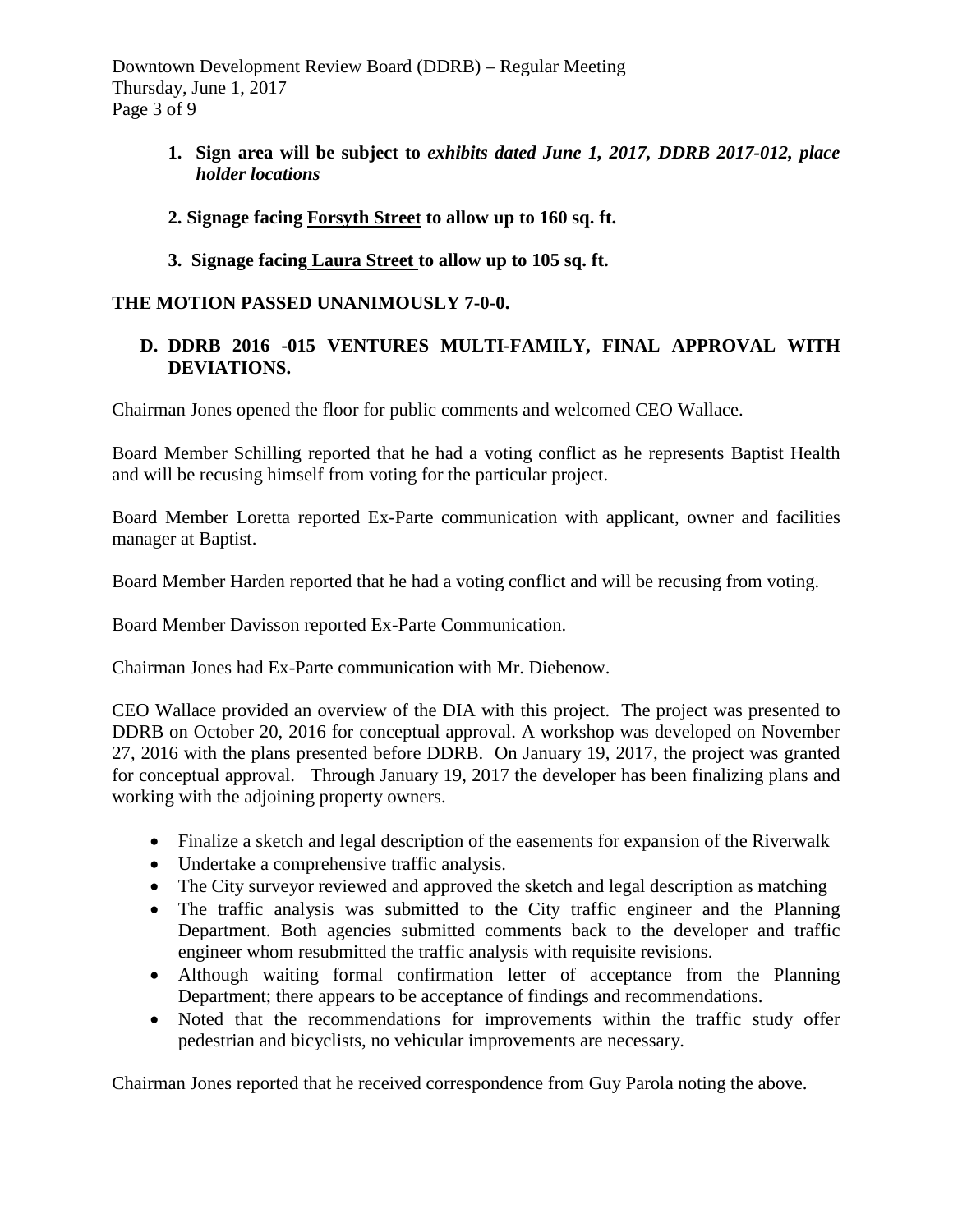Downtown Development Review Board (DDRB) – Regular Meeting Thursday, June 1, 2017 Page 4 of 9

Jim Klement reviewed the project report for DDRB 2016-015. The DDRB is requesting Final Approval of the proposed "Master Development Plan" for a 300-unit multi-family project with deviations. The project is now requesting final DDRB Approval with deviations.

Steve Diebenow presented a power point presentation and was available to answer any questions.

Andres Rubio, Principal of Niles Bolton Associates for the applicant also commented on the project

Public Comments:

Paul Harden, representing Baptist Health systems commented about the adversity affected parties on parking issues. He referenced page 11 of the presentation. He also went through the (5) five criteria's from Niles Bolton Associates. A copy was provided in the meeting packet.

- He requested the Board not grant the parking deviation or figure out a way if parking can be off-site or resolve some other way.
- Traffic issue raised by the traffic study. Study indicates a list of ten or twelve traffic improvements that needed to be made to fit the capacity of the project in a small area.
- Access issue discussed.
- Safety discussed.

Daniel Bean, Holland & Knight was present on behalf of the owner of the Aetna Building and echoed Mr. Harden's concerns.

Board Member Schilling provided a slide show of aerials and pointed out egress and access to the site.

Concerns of the traffic study, unsafe for people to get in and out of driveway and realignment of the access needs to be worked out.

Steve Diebenow discussed the rebutted raised comments.

The Board Members comments below:

- Reduce parking to absolute minimum discussed
- Access important
- 288 spaces are negligible
- When it comes to downtown traffic and parking needs to be focused upon.
- Let the market decide what is inappropriate
- Preserving access to the River
- Additional samples of building materials may be needed.

Mr. Rubio stated that they can put together a package with physical samples and submit to staff.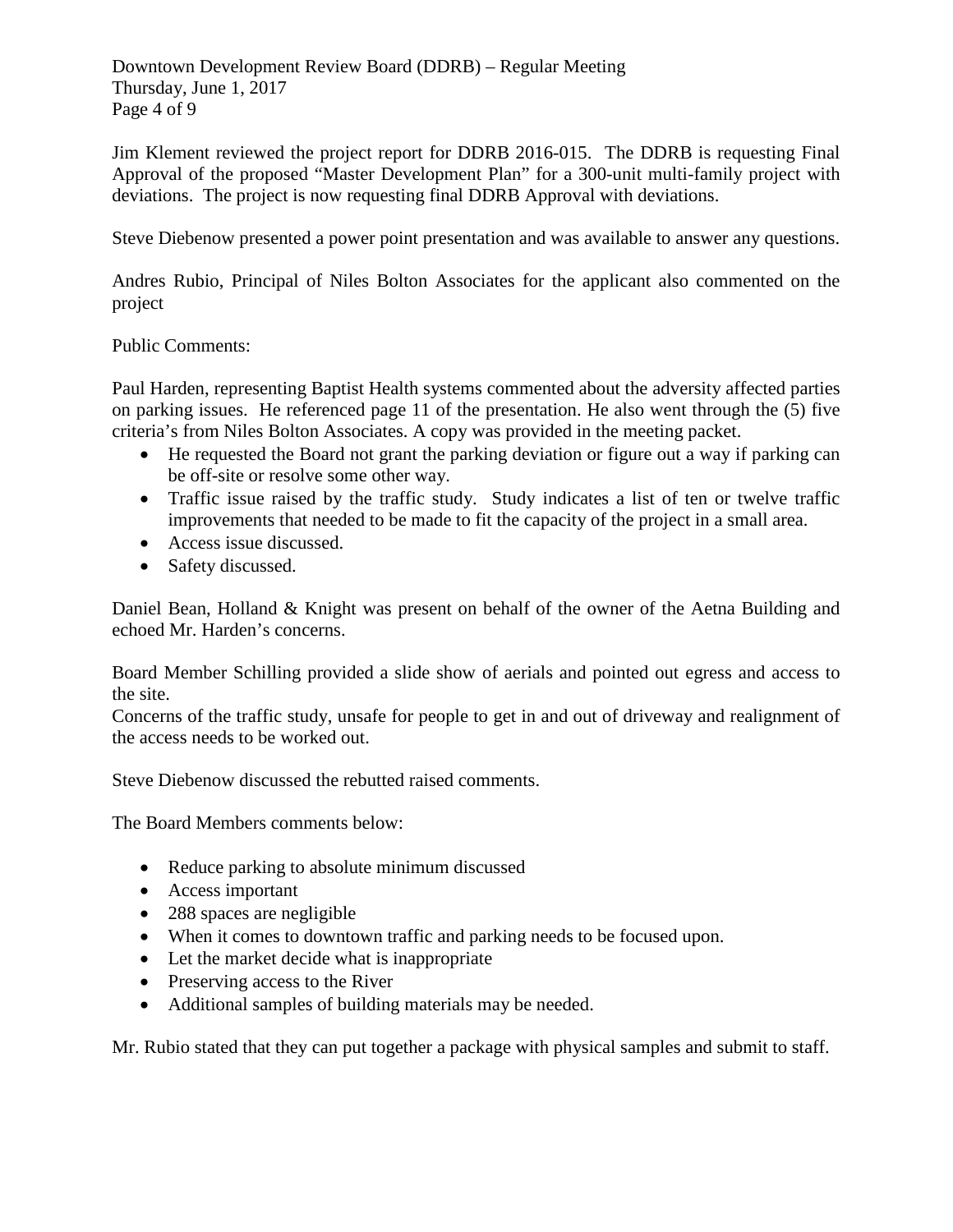Downtown Development Review Board (DDRB) – Regular Meeting Thursday, June 1, 2017 Page 5 of 9

Steve Diebenow commented that they would be open that they approve the site plan that has only one (1) access or allowing their driveway to be reconfigured and lined up with Palm Avenue.

Jason Teal informed the Board that their role is to evaluate the design of the project. Permitting review may require a modification for the project.

**A MOTION WAS MADE BY BOARD MEMBER LORETTA AND SECONDED BY BOARD MEMBER DAVISSON APPROVING DEVIATION 1. FROM §656.361.11**  *SETBACK OR "BUILD TO" LINES***. SPECIFICALLY, TO LOCATE THE BUILDING FRONTAGE AWAY FROM THE STREET (I.E. PRUDENTIAL DRIVE).**

**THE MOTION PASSED 5-2-0 (HARDEN AND SCHILLING RECUSED)** 

**A MOTION WAS MABE BY BOARD MEMBER CALDERA AND SECONDEDE BY BOARD MEMBER LORETTA APPROVING DEVIATION 2. A DEVIATION FROM §656.361.14** *RIVER VIEWS AND HEIGHT OF BUILDINGS AND STRUCTURES***. SPECIFICALLY, TO INCREASE BUILDING HEIGHT FROM 60 FEET TO A MAXIMUM OF 190 FEET, EXCLUDING APPURTENANCES.**

**THE MOTION PASSED 4-2-1(HARDEN AND SCHILLING RECUSED) (Lee Opposed).**

**A MOTION WAS MADE BY BOARD MEMBER LORETTA AND SECONDED BY BOARD MEMBER DAVISSON APPROVING DEVIATION 3. A DEVIATION FROM §S***EC. 656.361.16 OFF-STREET PARKING OVERLAY* **TO REDUCE THE REQUIRED PARKING REQUIREMENT TO PROVIDE 337 PARKING SPACES, WHICH INCLUDES 12 PUBLIC PARKING SPACES.** 

**THE MOTION PASSED 4-2-1 (HARDEN AND SCHILLING RECUSED) (Lee Opposed).**

**A MOTION WAS MADE BY BOARD MEMBER CALDERA AND SECONDED BY BOARD MEMBER LORETTA APPROVING DEVIATION 4. A. DEVIATION FROM §656.361.20 STREETSCAPE DESIGN STANDARDS TO ALLOW THE DEVELOPMENT TO PROVIDE ALTERNATIVE STREETSCAPE AND WATERFRONT DEVELOPMENT.** 

**THE MOTION PASSED 4-2-1 (HARDEN AND SCHILLING RECUSED (Lee Opposed).**

**A MOTION WAS MADE BY BOARD MEMBER LORETTA AND SECONDED BY BOARD MEMBER DAVISSION APPROVING DEVIATION 5. A DEVIATION FROM §656.361.21** *WATERFRONT DESIGN REGULATIONS***. SPECIFICALLY, REQUIRED IS A REDUCTION FROM THE REQUIRED 50 FEET TO 25 FEET FOR THOSE PORTIONS OF THE BUILDING WITH GROUND FLOOR USES (I.E. RESIDENTIAL UNITS, OFFICE SPACE, ETC.) AND FOR THOSE PORTIONS OF THE BUILDING WITH OUTDOOR OPEN SPACE OR RECREATION AREAS.** 

**THE MOTION PASSED 5-2-0 (HARDEN AND SCHILLING RECUSED)**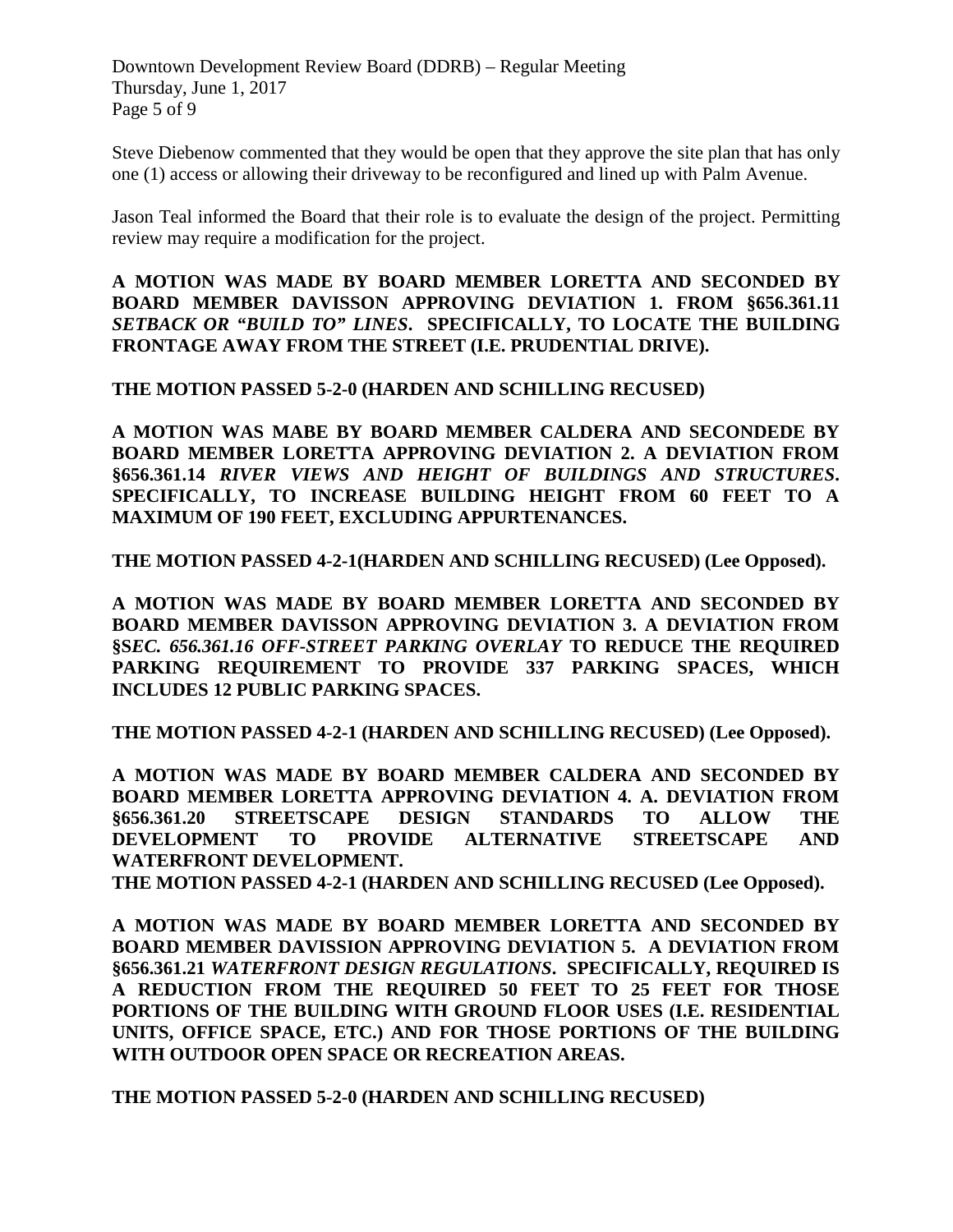## **A MOTION WAS MADE BY BOARD MEMBER CALDERA AND SECONDED BY BOARD MEMBER LORETTA APPROVING DDRB APPLICATION 2016-15 FOR FINAL APPROVAL WITH THE FOLLOWING CONDITIONS:**

- **A. Approval by the Downtown Development Review Board staff, developer shall design and install a twelve (12) foot wide multi-use path. This multi-use path shall run across the Property from Prudential Drive to the Riverwalk abutting the Property, in a location to be determined by Developer, subject further to the review and approval of DDRB staff. Developer will grant to the City a pedestrian access easement over the multi-use path to run with the Property deed in perpetuity. Specific terms of the easement are subject to review and approval by the City's Office of General Counsel, Risk Management Department, and the Department of Public Works.**
- **B. Subject to the review and approval by DDRB staff, Developer shall expand the existing portion of the Riverwalk along the south bank of the St. Johns River running through the Property from its current width of eight (8) feet to a total width of twenty (20) feet. Developer will grant to the City a pedestrian access easement over the Riverwalk to run with the Property deed in perpetuity. Specific terms of the easement are subject to review and approval by the City's Office of General Counsel, Risk Management Department, and the Department of Public Works.**
- **C. Developer will construct or cause to be constructed, at their expense, the Riverwalk expansion and multi-use path identified above. The Riverwalk and multi-use path shall be of a color scheme and materials to complement existing portions of the Southbank Riverwalk such that it is obvious that the Riverwalk and path are for the benefit of and open to the public. At Prudential Drive there shall be double sided wayfinding signage with directions to the Riverwalk and Prudential Drive. Final design shall be subject to DDRB staff approval.**
- **D. Developer shall provide for review and approval by the DDRB staff prior to 10 set construction review for permit by the COJ, the placement, design, number (suggested minimum 4 double faced sign) addressing wayfinding for the Riverwalk and River access.**
- **E. Developer shall provide a Traffic Operation Study for review and approval by the Planning and Development Department prior to 10 set construction review for permit by the COJ.**
- **F. Developer shall provide necessary easements (Riverwalk access from Prudential Drive and Riverwalk access along St. Johns River) for acceptance by COJ (City Council) prior to building permit approval by COJ.**
- **G. Developer shall present to one DDRB member (Trevor Lee, Architect) and**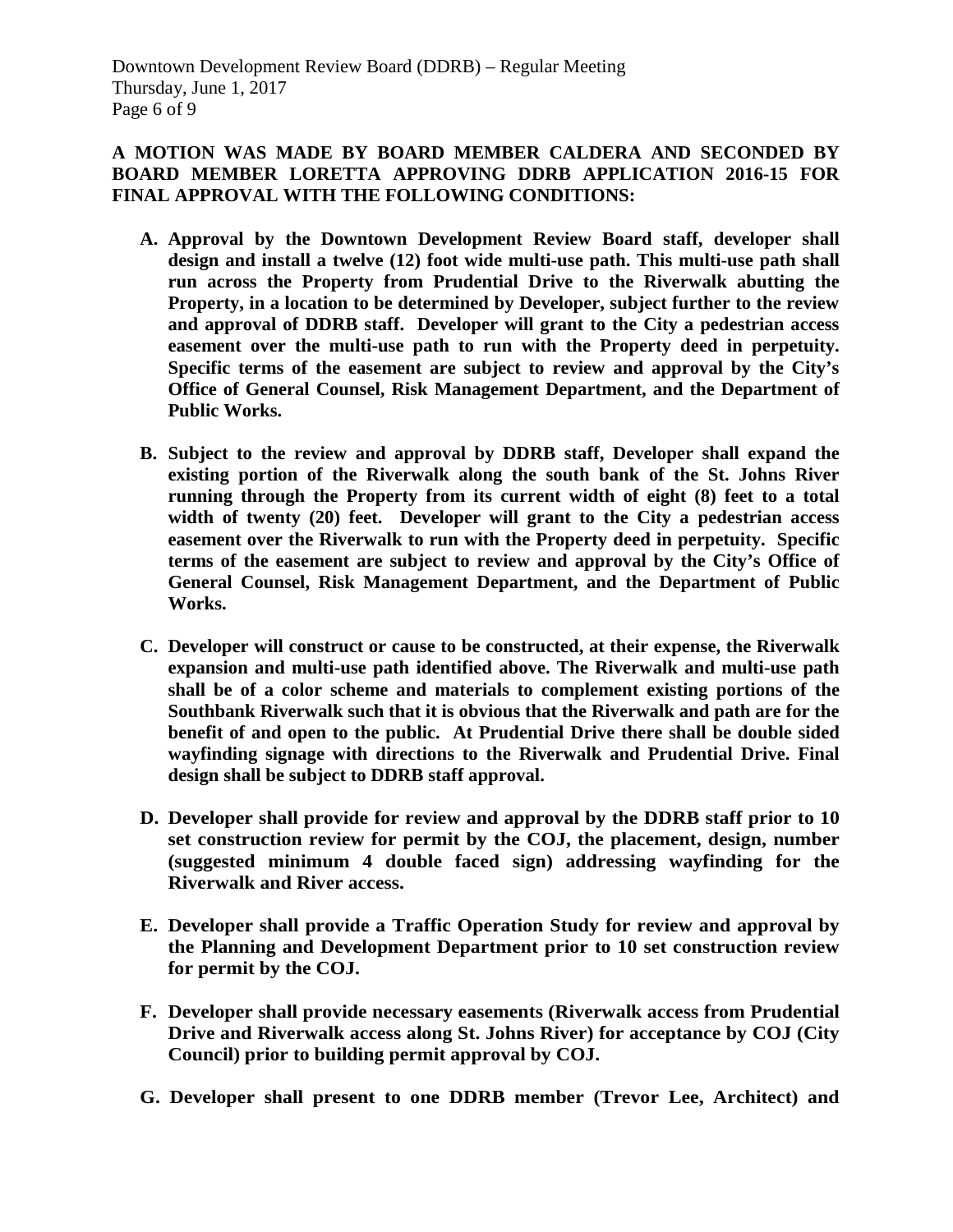**DDRB staff for review and approval the appropriate specifications, cut/detail sheets, and samples of materials showing colors and textures for the exterior building materials as well as the Riverwalk development that includes lighting fixtures, hardscape pavers, furniture, and railing types, to verify that the building materials, colors, textures, light fixtures, exterior furniture are in accordance with the development plans presented June 1, 2017 by the applicant.**

**THE MOTION PASSED 4-2-1 (HARDEN AND SCHILLING) (Lee opposed)**

## **E. DDRB 2016-002, 200 RIVERSIDE,MULTI-FAMILY, (HINES PROPERTY) FINAL APPROVAL WITH DEVIATIONS**

Mr. Klement reviewed the project. DDRB Application 2016-02 is before the DDRB seeking Final Approval with deviation for a mixed use project at 200 Riverside Avenue.

Board Member Davisson and Board Member Harden recused from voting on the project.

Rod Harner, Manager, J Davis Architects and Jeff Conn, Hallmark Partners presented the project to the Board for the applicant.

## **A MOTION WAS MADE BY BOARD MEMBER CALDERA AND SECONDED BY BOARD MEMBER LORETTA APPROVING DEVIATION 1. A DEVIATION FROM**  *SEC.656.361.14. - RIVER VIEWS AND HEIGHT OF BUILDINGS AND STRUCTURES* **TO EXCEED A 60 FOOT BUILDING HEIGHT LIMITATION ALLOWING AN OVERALL MAXIMUM HEIGHT OF 140 FEET.**

**THE MOTION PASSED 5-2-0 (Davisson and Harden recused)** 

**A MOTION WAS MADE BY BOARD MEMBER LORETTA AND SECONDED BY BOARD MEMBER CALDERA APPROVING DEVIATION 2. A deviation from**  *Sec.656.361.16.-Off-Street Parking Overlay* **to reduce the required parking from the required vehicle parking spaces to provide 450 vehicle parking spaces.** 

**THE MOTION PASSED 5-2-0 (Davisson and Harden recused)** 

**A MOTION WAS MADE BY BOARD MEMBER CALDERA AND SECONDED BY BOARD MEMBER LORETTA APPROVING DEVIATION 3. A deviation from Sec.656.361.20. - Streetscape Design Standards to provide an alternative streetscape design on Riverside Avenue and Jackson Street and Magnolia Street so as to provide an alternative design for the street frontage.** 

**THE MOTION PASSED 5-2-0 (Davisson and Harden recused)**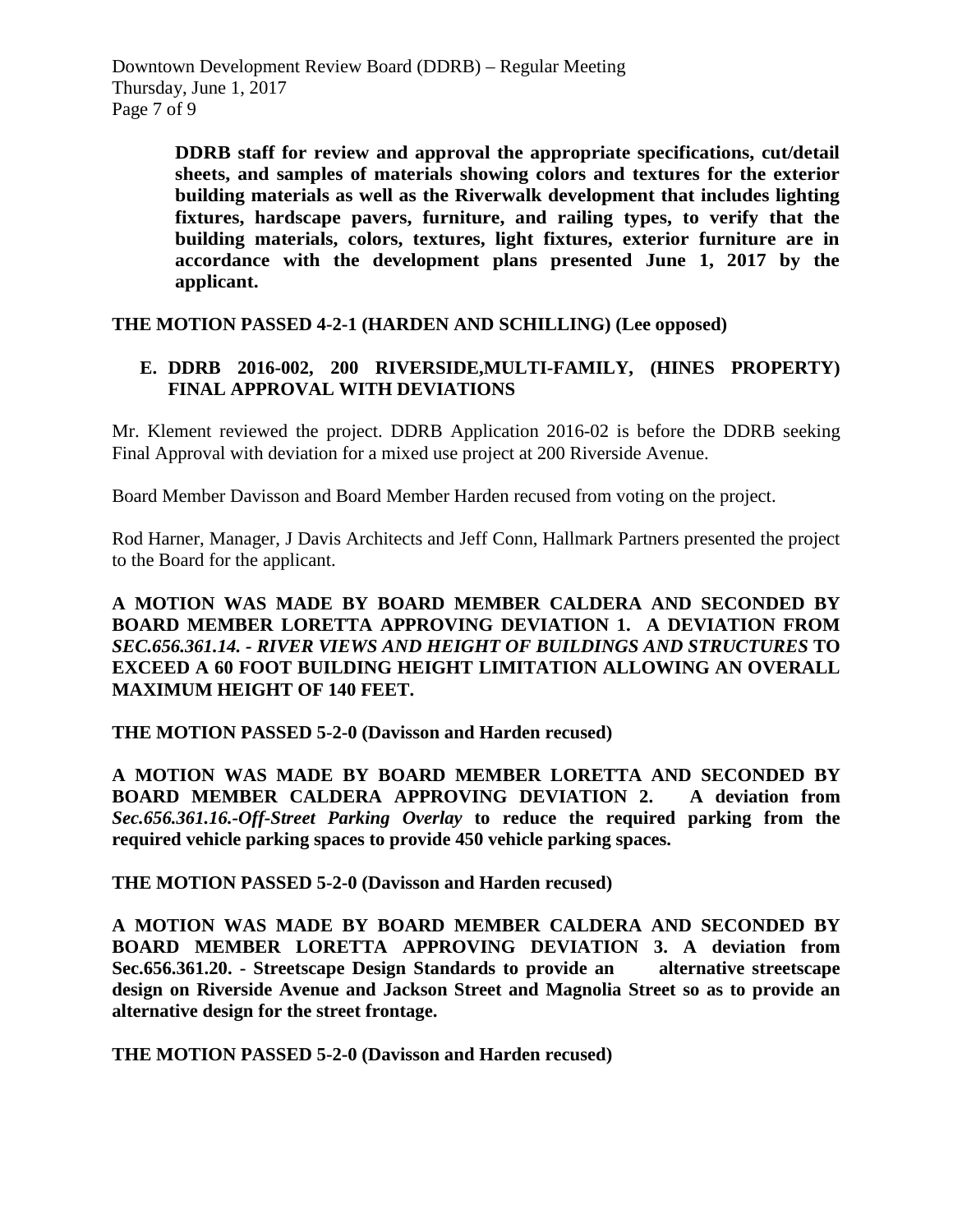## **A MOTION WAS MADE BY BOARD MEMBER CALDERA AND SECONDED BY BOARD MEMBER LORETTA APROVING DDRB Application 2016-002 for Final Approval subject to the following conditions:**

 **A. Applicant/Project to provide appropriate documentation allowing easement encroachment on Riverside Avenue for review and approval by DIA prior to or in concert with the project submittal of construction drawings to COJ Development Management Group for 10 set review.** 

 **B. Applicant/Project to provide appropriate documentation that JTA easements along the Riverside Avenue frontage have been released allowing development encroachment.** 

### **THE MOTION PASSED 5-2-0 (Davisson and Harden recused)**

The Board recessed at  $4:04$  p.m.  $-4:10$  p.m.

### **III. INFORMATION/DISCUSSION ITEMS**

### **A. RIVERSIDE AVENUE, FOREST STREET AND PARK STREET ROAD DIET STUDY BY POND, PRESENTED FOR PUBLIC COMMENT WORKSHOP TO BEGIN AT 4:00 P.M. OR IMMEDIATELY FOLLOWING "ACTION ITEMS:**

Alan Iosue, Cantrece Jones, Jaimie Sloboden presented the project, provided updated the Board of the status and will return back for conceptual approval.

Public Comments:

Fred Pope pointed out the capacity and space available for the concepts allowed people to be accustomed to two lanes in both directions.

Kay Ehas stated traffic on Riverside has not increased since it was a four lane road. Park Street is the key connection between 5 Points, Brooklyn and Downtown.

Brad Thoburn stated that JTA appreciates working with the team and consideration was given for the operation extension of the skyway. He strongly recommended a dedicated transit solution.

Alicia Grant commented about dangerous traffic in residential areas located on Park Street and Riverside.

Kevin Kuzel, Council Member Loves EA inquired if the new development demands the neighbors keeping an expanded roadway. Alan Iosue stated that the neighborhood has always been in transition overtime and formed to a mixed-use neighborhood.